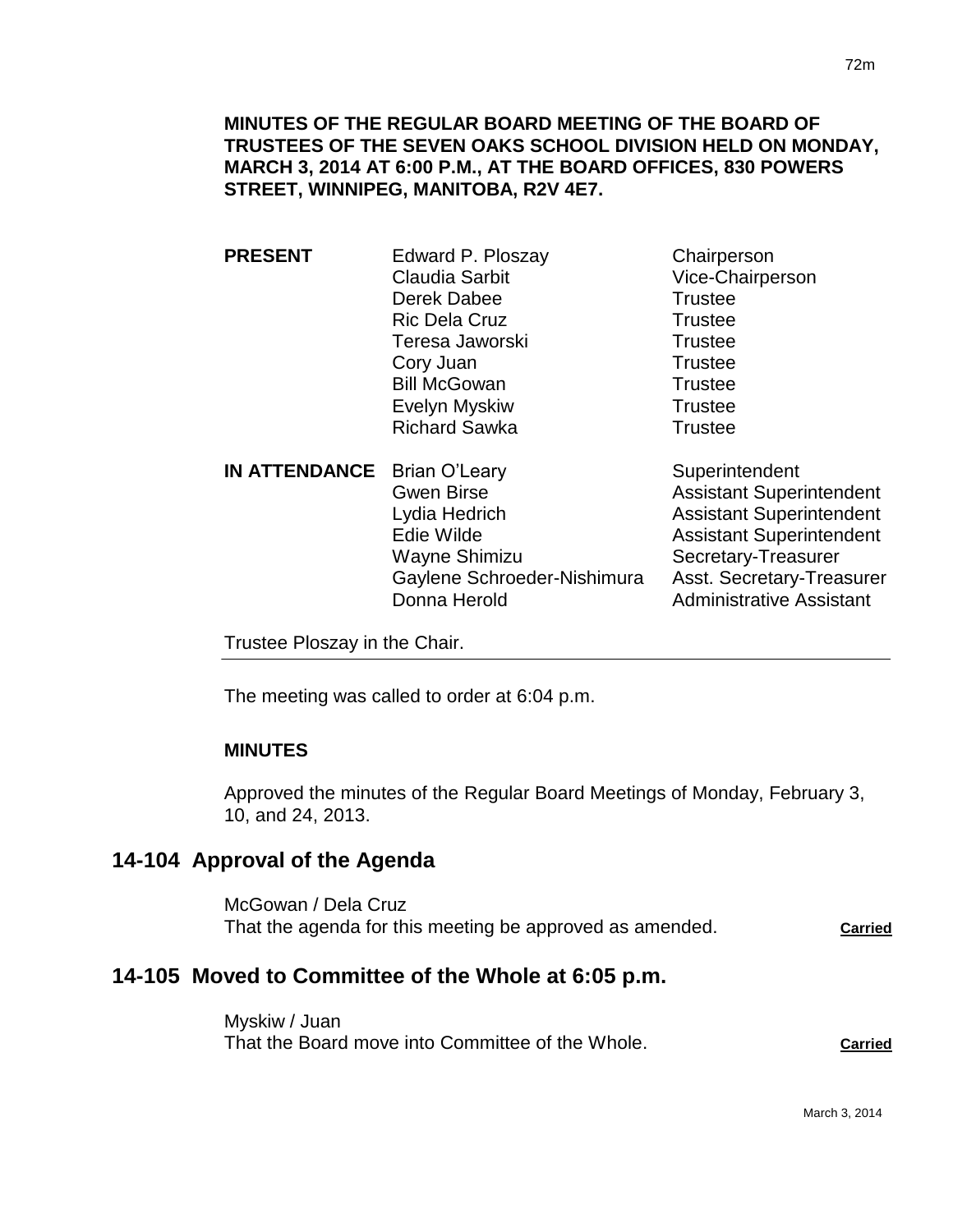Trustee Sarbit in the Chair.

### **SUPERINTENDENTS' PERSONNEL REPORT**

# **14-106 Superintendents' Personnel Report**

Jaworski / Juan That the Superintendents' Personnel Report be ratified. **Carried** Carried

ADMINISTRATOR RETIREMENTS

The following administrators gave notice of intent to retire effective June 27, 2014:

Karen Guenther **Rhonda May** 

#### TEACHER APPOINTMENTS

Stephanie Comte was appointed to a full-time (1.00) Limited Teacher-General (Term) contract effective March 17, 2014 to June 27, 2014.

Peter Firth was appointed to a full-time (1.00) Limited Teacher-General (Term) contract effective January 31, 2014 (indefinite).

Michelle Levesque was appointed to a full-time (1.00) Limited Teacher-General (Term) contract effective February 3, 2014 to June 27, 2014.

Sylvia Lourenco was appointed to a full-time (1.00) Limited Teacher-General (Term) contract effective January 15, 2014 (indefinite).

Lynette Navarro was appointed to a full-time (1.00) Limited Teacher-General (Term) contract effective April 7, 2014 to June 27, 2014.

Joanna Utko was appointed to a full-time (1.00) Limited Teacher-General (Term) contract effective January 29, 2014 (indefinite).

Kyle Warnica was appointed to a full-time (1.00) Limited Teacher-General (Term) contract effective January 31, 2014 (indefinite).

Pascal Ybanez was appointed to a part-time (.50) Limited Teacher-General (Term) contract effective February 18, 2014 (indefinite).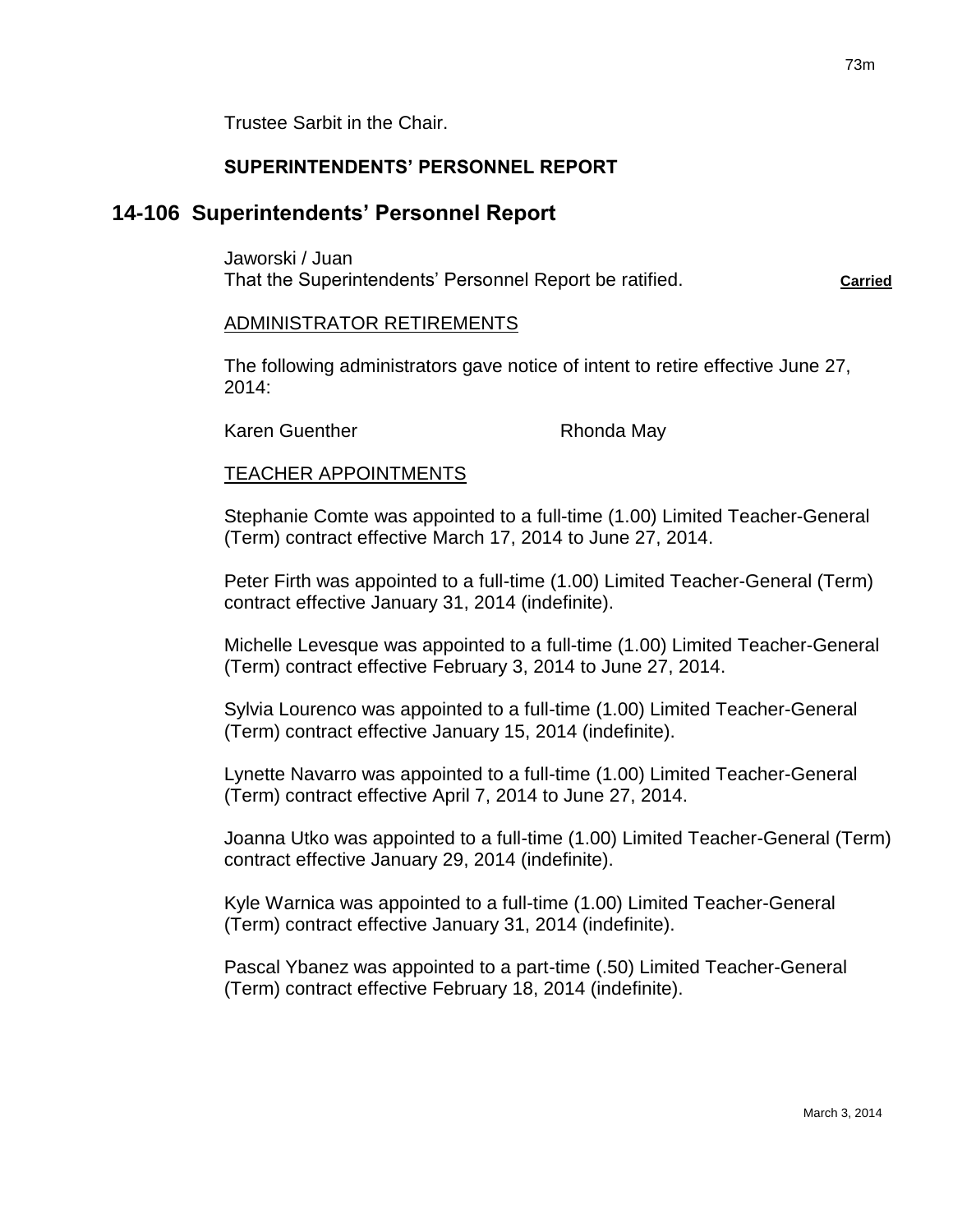### **SUPERINTENDENTS' PERSONNEL REPORT**

### TEACHER MATERNITY AND PARENTAL LEAVES

Cindy Shields was granted maternity and parental leave effective March 20, 2014 to April 5, 2015.

### SUBSTITUTE TEACHER APPOINTMENTS

The following teachers were appointed to Substitute Teacher contracts effective the 2013-2014 school year:

Vanessa Burridge **Yvonne Prairie** Sereen Conner **Diana Tabor** Kevin Denchuk **International Communist Communist Communist Communist Communist Communist Communist Communist Communist Communist Communist Communist Communist Communist Communist Communist Communist Communist Communist Com** Harwinder Kaur

#### TEACHER RETIREMENTS

The following teachers gave notice of intent to retire effective June 27, 2014:

| <b>Beth Albers-Jones</b> | <b>Randy McGunigal</b> |
|--------------------------|------------------------|
| Diane Cameron            | Lesia Shchudlo         |
| <b>Robin Edwards</b>     | Theresa Shyka          |
| <b>Richard Flett</b>     | <b>Myron Tarasiuk</b>  |
| Rita Globa               | Iris Van Caeyzeele     |
| <b>Eric Howdle</b>       | David Williscroft      |
| Pat Isaak                | Gillian Woodfield      |
|                          |                        |

Received notice of intent to retire from Janette Stephenson effective January 15, 2015.

#### TEACHER RESIGNATIONS

The following teachers gave notice of intent to resign effective June 27, 2014:

Nan Fewchuk

Ronald Budowski Giovanna (Joanna) Montanaro

Julie Southam gave notice of intent to resign from the position of teacher effective February 1, 2014.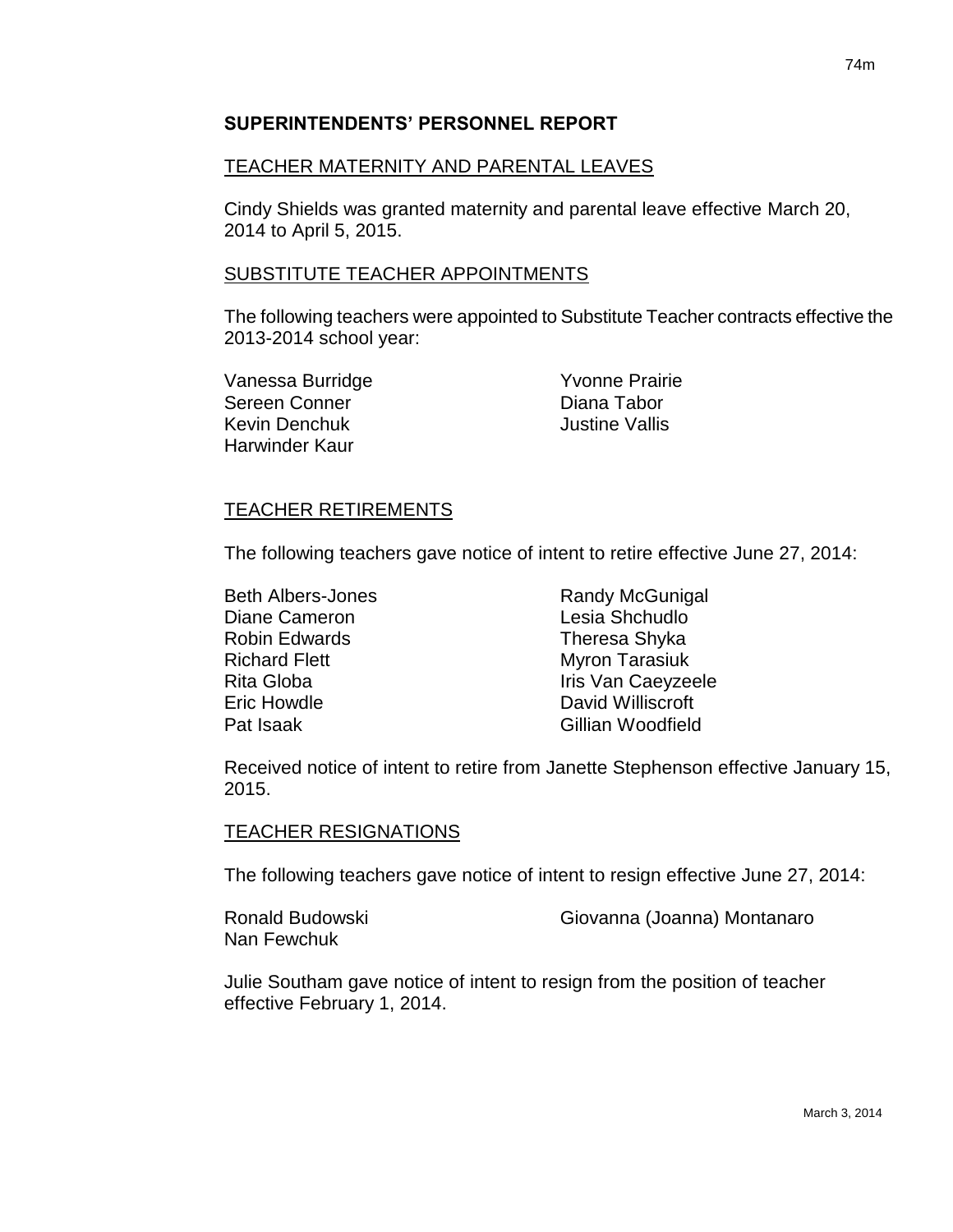### **SUPERINTENDENTS' PERSONNEL REPORT**

### TEACHER LEAVE OF ABSENCES

The following were granted leaves of absence, without pay, effective the 2014- 2015 school year:

Sacha Amaladas (1.00) Chad Wilson (1.00) Elma Arthurson (1.00)

#### CLINICIAN RESIGNATION

George Bednarczyk gave notice of intent to resign from the position of Clinician effective June 27, 2014.

### EDUCATIONAL ASSISTANT APPOINTMENT

Elizabeth McConnell was appointed to a part-time (4 hours per day) Educational Assistant position effective January 27, 2014.

### EDUCATIONAL ASSISTANT MATERNITY AND PARENTAL LEAVE

Sylvia Furtado was granted maternity and parental leave effective March 3, 2014 to March 2, 2015.

#### EDUCATIONAL ASSISTANT RETIREMENTS

The following educational assistants gave notice of intent to retire effective June 27, 2014:

| Marnie Ackerman  | Sylvia Kisiloski   |
|------------------|--------------------|
| Manjeet Dhaliwal | <b>Cathy Sault</b> |
| Carol Grenkow    | Jerri Weston       |
| Renée Harsant    | Lorraine Wieler    |
|                  |                    |

#### CHILD CARE COORDINATOR APPOINTMENT

Linda Beilner was appointed to a full-time (7.00 hours per day) Child Care Coordinator term position effective January 31, 2014 to June 27, 2014.

#### ADMINISTRATIVE ASSISTANT RETIREMENT

Norma Gwizon gave notice of intent to retire from the position of Administrative Assistant effective November 21, 2014.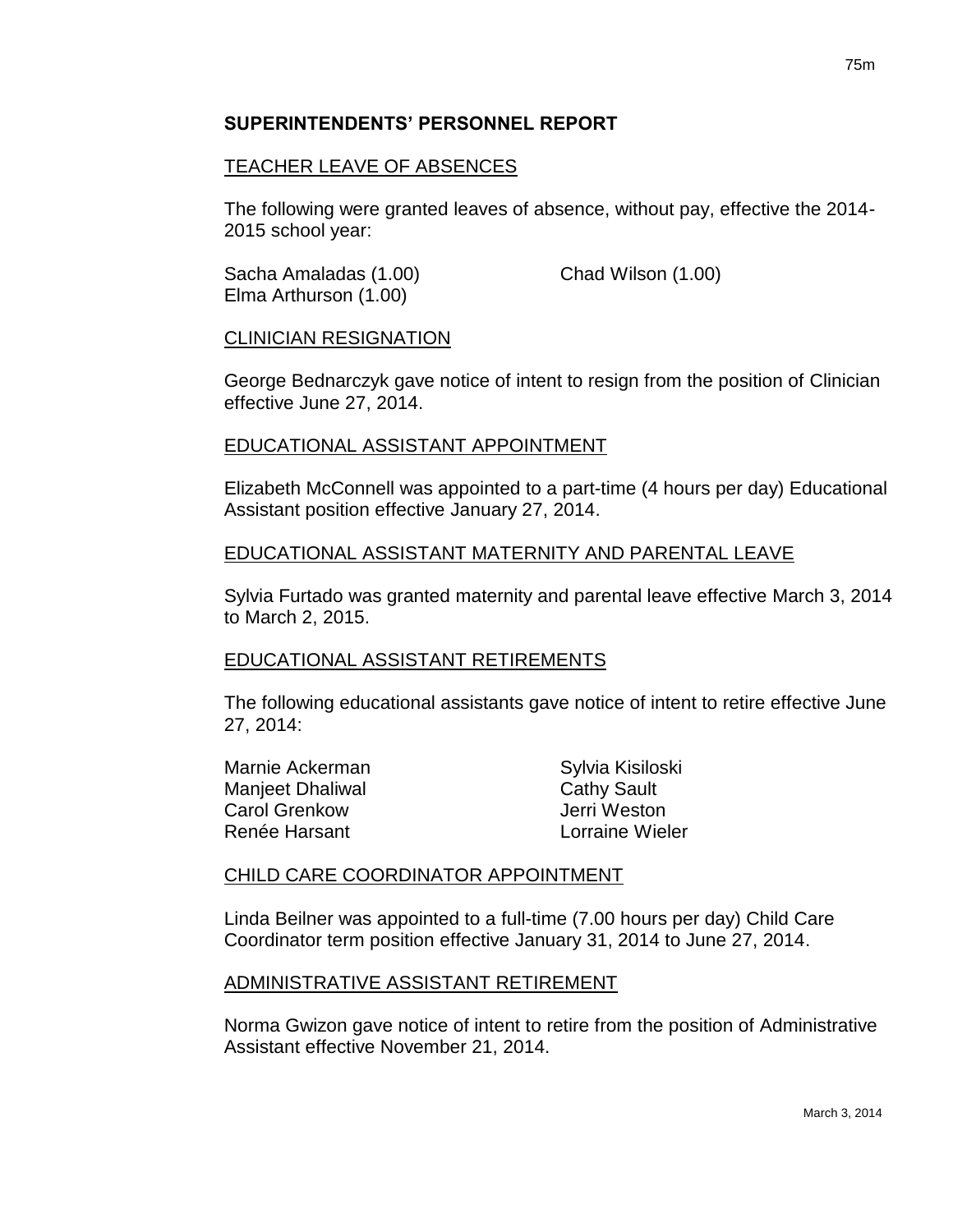### **SUPERINTENDENTS' REPORT**

The following matters were received as information:

- **Personnel Matters.**
- 2014 Premier Award for School Board Innovation.
- **ECSS** Family of Schools.
- 2014-2015 Budget Update.
- **March 10 Board Meeting Update.**
- West Kildonan Community Club Update.

# **14-107 Land Exchange Agreement**

McGowan / Sawka

Approved the Land Exchange Agreement for Portion of Public Reserve A, Plan 34650 (south of Amber Trails, west of Allan Blye Drive) for Lot 3, Plan 23200 (School Division Land) with the City of Winnipeg.

**Carried**

### **14-108 630 / 640 Jefferson Avenue**

Dela Cruz / Jaworski Approved Administration to negotiate the purchase of 630 / 640 Jefferson Avenue. **Carried**

#### **INFORMATION**

- 2013-2014 Divisional Plan Update.
- **Director of Partnerships Update.**

Trustee Ploszay in the Chair.

# **14-109 MSBA Conference/AGM – Distribution of Ballots**

#### Dabee / Juan

Approved that the Board authorize Trustees Juan and Dabee receive the Board Ballots to which the Seven Oaks School Division is entitled at the 2014 Annual Convention of the Manitoba School Boards Association. **Carried**

# **14-110 2013-2014 Board Calendar**

Jaworski / McGowan Approved that the Regular Board meeting scheduled for Monday, March 17, 2014 be changed to Monday, March 24, 2014. **Carried**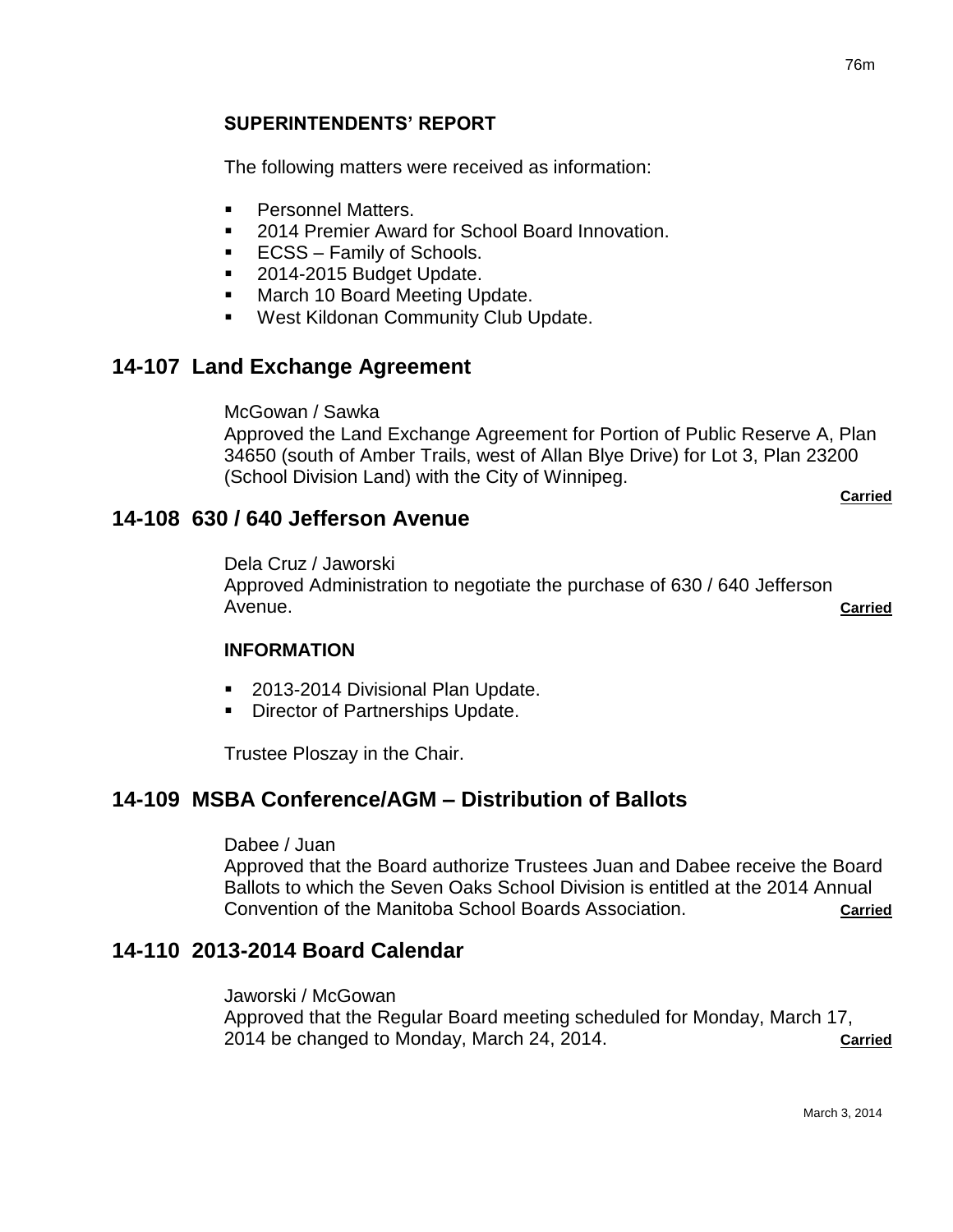# **14-111 Metro Winnipeg Community Safety Protocol**

McGowan / Sawka

Approved that the Seven Oaks School Division endorse the Metro Winnipeg Community Safety Protocol as presented at the January 2014 Region 5/6 meeting. **Carried**

# **14-112 SOTA Letter of Understand Measurable Responsibility**

Sawka / Juan

Approved that the Board sign the Measurable Responsibility Letter of Understanding for Amber Trails School (Principal/Vice Principal) with the Seven Oaks Teachers' Association. **Carried**

# **14-113 SOTA Letter of Understanding**

Jaworski / Sarbit Approved that the Board sign the Letter of Understanding regarding C.V.E. Teacher, Plumbing and Pipe Trades program with the Seven Oaks Teachers' Association. **Carried**

### **CONSENT AGENDA**

# **14-114 Consent Agenda**

Dela Cruz / McGowan That the Consent Agenda be approved. **Carried**

#### Ukraine-Kyiv Pavilion

That the Board direct administration to prepare a rental agreement for the Ukraine-Kyiv Pavilion for use of Garden City Collegiate from July 28, 2014 to August 11, 2014 for Folklorama 2014.

#### January 2014 Expenditure Listing

That cheques #2141836 to #2142122 and #801 to #806, US cheques #214083 to #214098, direct deposits #20143188 to #20144010 and pre-authorized debits #2014091 to #2014093 and #2014102 to #2014117 in the amount of \$5,243,060.02 be approved.

#### Prairie Architects Inc. Invoice No. 4245

That Invoice No. 4245 for the new Amber Trails School project in the amount of \$15,265.33 be paid to Prairie Architects Inc.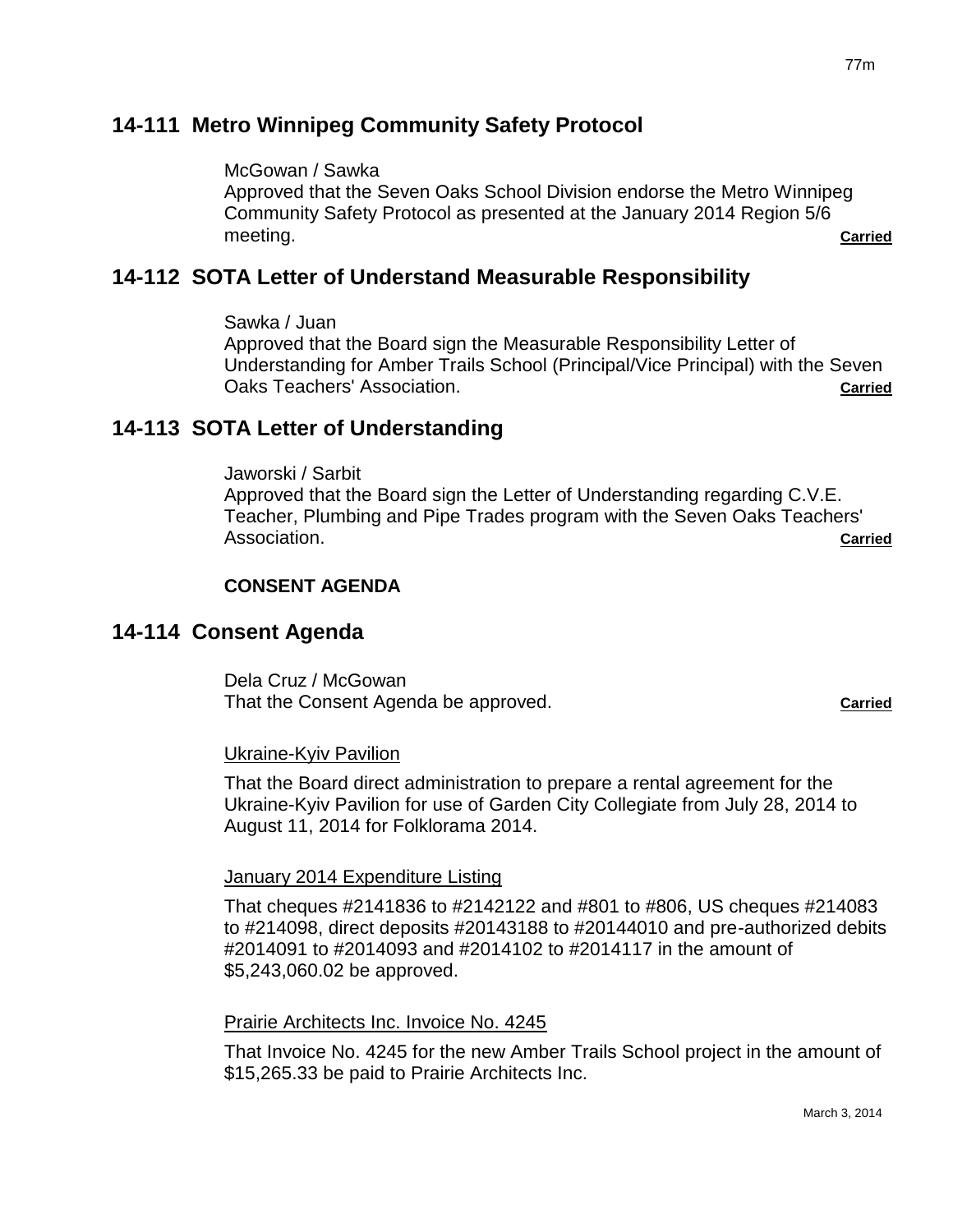# **CONSENT AGENDA**

#### QCA Building Envelope Ltd. Invoice No. 382

That Invoice No. 382 for the new Amber Trails School project in the amount of \$2,152.50 be paid to QCA Building Envelope Ltd.

#### Statutory Holdback on Bockstael Construction Certificate of Payment No. 9

That the Statutory Holdback on Certificate of Payment No. 9 for the new Amber Trails School project in the amount of \$66,493.38 be paid to the Seven Oaks School Division / Bockstael Construction account.

#### Statutory Holdback on Bockstael Construction Certificate of Payment No. 7

That the Statutory Holdback on Certificate of Payment No. 7 for the Maples Collegiate Commons addition in the amount of \$33,498.96 be paid to the Seven Oaks School Division / Bockstael 449 Maples Commons account.

#### Number Ten Architectural Group Invoice No. 12947

That Invoice No. 12947 for the Edmund Partridge Elevator / Grooming Room project in the amount of \$3,929.23 be paid to Number Ten Architectural Group.

#### Number Ten Architectural Group Invoice No. 12945

That Invoice No. 12945 for the Elwick Elevator and Grooming Room project in the amount of \$1,891.65 be paid to Number Ten Architectural Group.

#### Stantec Consulting Invoice No. 837085

That Invoice No. 837085 for the Garden City Collegiate East Exterior Wall and Roof project in the amount of \$10,052.11 be paid to Stantec Consulting.

#### Stantec Consulting Invoice No. 831582

That Invoice No. 831582 for the Garden City Collegiate East Exterior Wall and Roof project in the amount of \$12,501.90 be paid to Stantec Consulting.

#### SMS Engineering Limited Invoice No. 50343

That Invoice No. 50343 for the Maples Collegiate Geothermal project in the amount of \$12,111.75 be paid to SMS Engineering Limited.

#### Prairie Architects Inc. Invoice No. 4255

That Invoice No. 4255 for the new Red River School project in the amount of \$23,250.67 be paid to Prairie Architects Inc.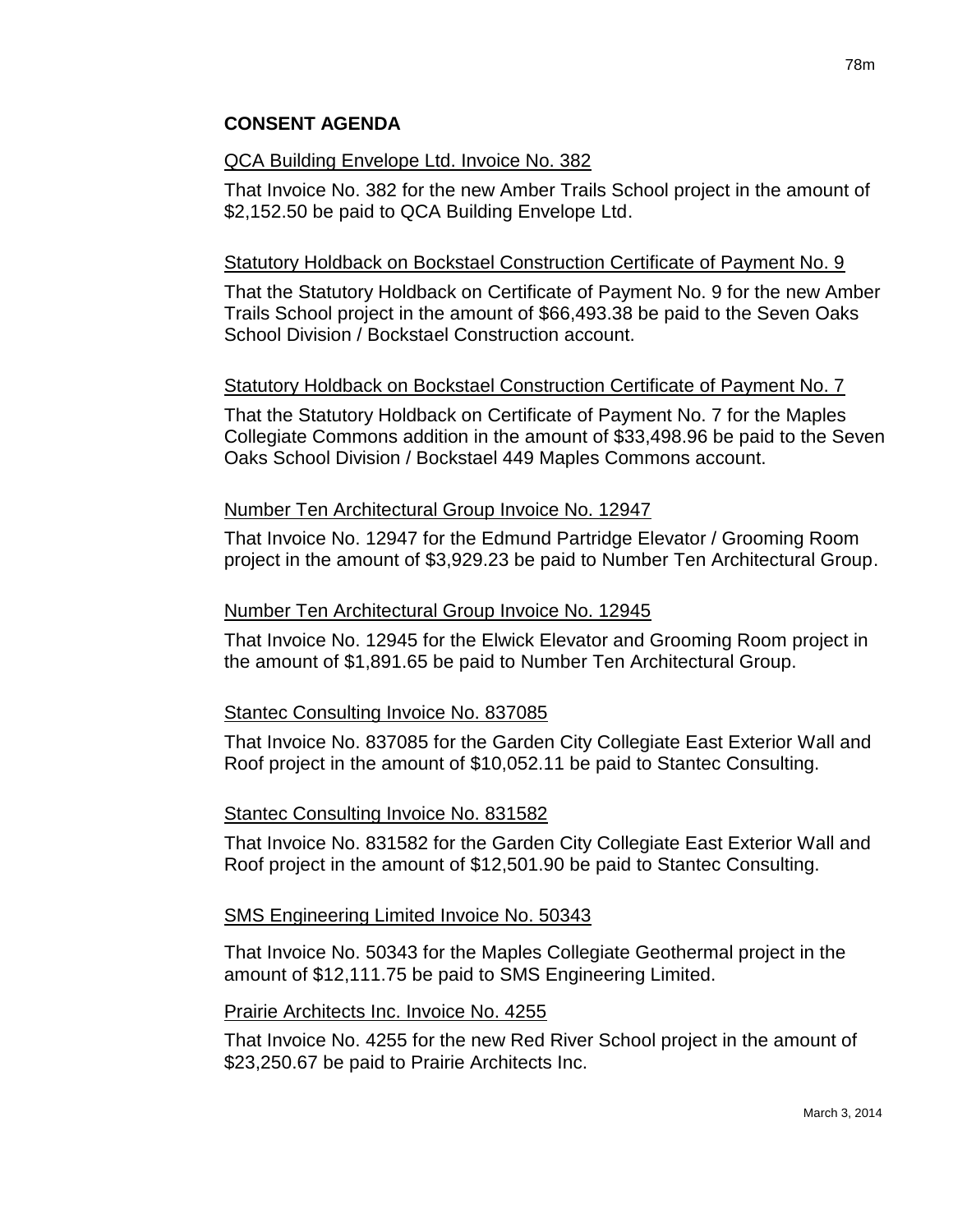# Gateway Construction and Engineering Certificate of Payment No. 5

That the Statutory holdback on Certificate of Payment No. 5 for the Victory Site Daycare project in the amount of \$13,879.07 be paid to the Seven Oaks School Division / Gateway 441 Victory Daycare account.

# MCM Architects Inc. Invoice No. 5601

That Invoice No. 5601 for the Victory Site Daycare project in the amount of \$2,573.79 be paid to MCM Architects Inc.

### QCA Building Envelope Ltd. Invoice No. 394

That Invoice No. 394 for the Victory Site Daycare project in the amount of \$979.13 be paid to QCA Building Envelope Ltd.

### Gateway Construction and Engineering Certificate of Payment No. 4

That the Statutory Holdback on Certificate of Payment No. 4 for the Victory Site Daycare project in the amount of \$17,453.15 be paid to the Seven Oaks School Division / Gateway 441 Victory Daycare account.

#### MCM Architects Inc. Invoice No. 5593

That Invoice No. 5593 for the Victory Site Daycare project in the amount of \$3,242.00 be paid to MCM Architects Inc.

# **CONFERENCE REPORTS**

Howard Ryant, Principal, Collicutt School. Learning and the Brain Conference: Teaching Self Aware Minds, February 13 to 15, 2014 - San Francisco, California.

Cynthia Dutton, Principal, Margaret Park School. COSL Winter Conference - Activating Change: Implementing Essential Ideas in Leadership, Technology and Assessment, February 13 to 14, 2014 - Winnipeg.

Cathy Horbas, Principal, West St. Paul School. Managing Things: Leading People, February 6 & 7, 2014 - Saskatoon, Saskatchewan.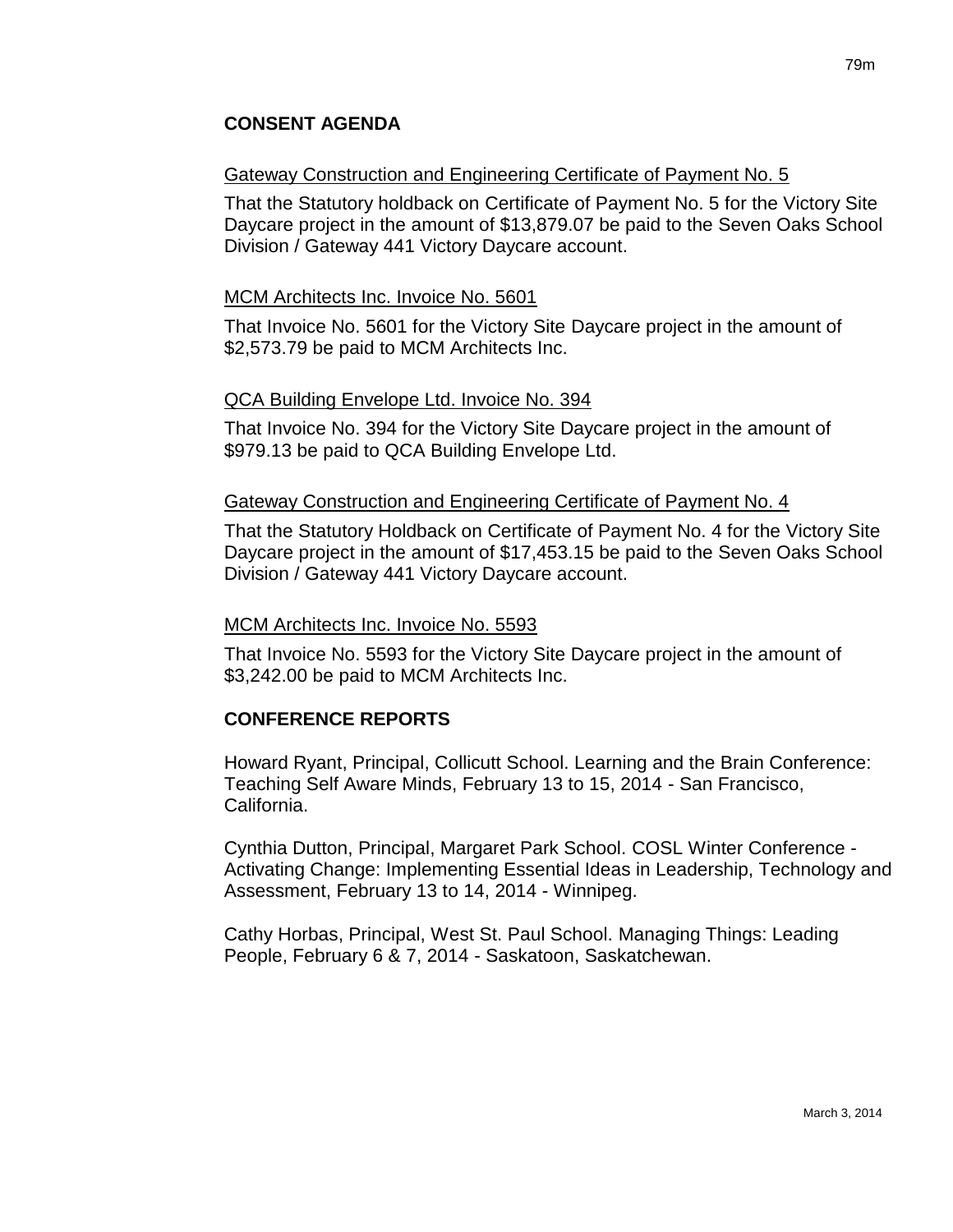Dela Cruz / Juan

Approved that Education Leave be granted to the following:

- Corrie Krahn, Ryan Smithson, Amey Ogidan; Maples -15 days
- Manoj Nowrang, Maples 10 days
- **Lindsay Brown, Maples 15 days**
- Erid Mendoza, on behalf of O. V. Jewitt staff 12 days
- **Sari Rosenberg, on behalf of R. F. Morrison staff 40 days**
- Janelle Prairie, on behalf of Belmont staff 18 days
- Kirk Baldwin on behalf of the Math Renovation Team of Met School, Maples Collegiate, West Kildonan Collegiate and Garden City Collegiate - 10.5 days
- Erin Murphy, Monika Wakefield, Cathy Foy; O. V. Jewitt 9 days
	- Barb Gajda, Dustin Hughes, Gabe Kraljevic, Lindsay Turbett; Garden City Collegiate - 16 days
	- Karen Hiscott, Constable Finney 8 days
	- Kristin Chartrand and Roni Pirot, Riverbend 13 days
	- Jean McLeod, Maples 3 days
	- **Madeleine Kettner, Riverbend 3 days Carried Carried**

# **CORRESPONDENCE**

- Kyle Blaquiere, Public Schools Finance Board. Garden City Collegiate, Design Development, PSFB Project #SO GCC ST 2013 1.
- **Elwick Park Site Improvement Phase Two.**
- R. John Weselake, A/Executive Director, Public Schools Finance Board. Deadline for submission of modular classroom unit requests for 2014-15.
- Labour Relations, Manitoba School Boards Association. Up-Date: CPI, Unemployment Rate, Regional Trends.
- David Yeo, Director, Manitoba Education and Advanced Learning. Kindergarten to Grade 3 Smaller Classes Initiative Funding 2014-2015.
- **The Education Administration Act. Appropriate Disciplinary Consequences in** Schools Regulation.
- Canadian Education Association. The Facts on Education. What is the value of standardized testing?
- Louis Riel School Division. Assistant Superintendent bulletin.
- Manitoba Education Research Network. Special Forum: "Inquiry into Social Studies Education".
- Carolyn Duhamel, Executive Director, Manitoba School Boards Association. University of Manitoba's revised After-Degree Bachelor of Education program.
- Floyd Martens, President, Manitoba School Boards Association. Manitoba School Boards Association 2014 Convention.
- National Aboriginal Trustees Gathering. Walking the Path of Lifelong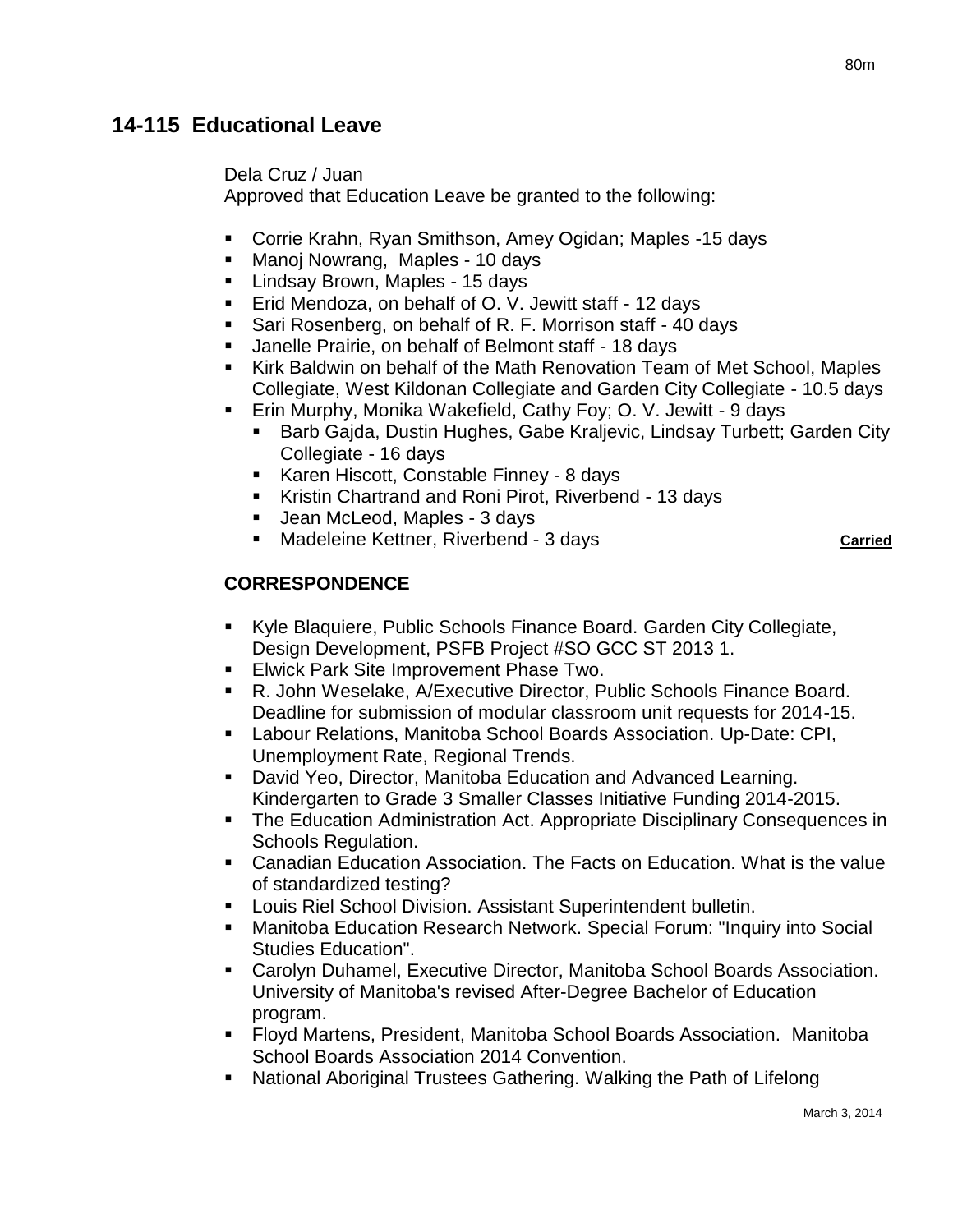# **CORRESPONDENCE**

Learning, July 2 to 3, 2014 - Niagara Falls, Ontario.

- Pembina Trails School Division. Assistant Superintendent Program Bulletin.
- Manitoba News Release. Province continues progress with investments for smaller classes for students. Success in Life Depends on Access to Quality Education in Early Years: Minister Allum.
- R. John Weselake, A/Executive Director, Public Schools Finance Board. Consultation with The Public Schools Finance Board (PSFB) and School Divisions on Development Plan (DP)/Secondary Plan Reviews and Major DP Amendments.
- Understanding the Role of School Division Secretary-Treasurer Workshop.
- Proclamation Province of Manitoba. Manitoba Inclusive Education month.
- MCM Architects Inc. Change Order No. 6 Victory School Daycare.
- Lieutenant Governor's Medal for Literacy. Call for Nominations 2014.
- Manitoba Education and Advanced Learning. Scientists in the Classroom Grant.
- Manitoba Liquor Control Commission. Liquor Laws and Youth program.
- Clean Air Day Walk to School 2014: Poster Contest.
- Canadian Assessment for Learning Network. Assessment for Learning: What Have We Learned? Where Are We Going? Conference.
- University of Manitoba Centre for Professional & Applied Ethics. Ethics Essay Competition: Are Social Media Making Us Anti-Social?
- ASCD Manitoba. Penny Kittle: Engaging Adolescents in Authentic Reading and Writing workshop.
- City of Winnipeg. Variance Order, premises southeast corner of McPhillips Street and Murray Avenue.
- James Allum, Minister of Education. Provincial Code of Conduct: Appropriate Interventions and Disciplinary Consequences.
- Lynne Mavins, Director, Manitoba Education and Advanced Learning. Information pertaining to 2014-2015 funding.
- Glen Endler, Accountant, Public Schools Finance Branch. Debenture agreement and Schedule "A" to By-Law No. 1-2014.
- Public Schools Finance Branch. West St. Paul School and École Belmont School 2012/2013 Additional Support Siting Portable Classrooms.
- Public Schools Finance Board. École Belmont, O.V. Jewitt, Arthur E. Wright and École Leila North Schools Portable Classroom Additions - Additional Support for Legal Fees.
- Glen Anderson, Staff Officer Benefit Plans, Manitoba Teachers' Society. Notice that the Short Term Disability Plan currently in place will be changing insurers from Wawanesa to a plan that will be self-insured through MTS.
- Number Ten Architectural Group. Maples Collegiate Student Commons Addition Change Order No. 17.
- Number Ten Architectural Group. Maples Collegiate Student Commons Addition Change Order No. 18.